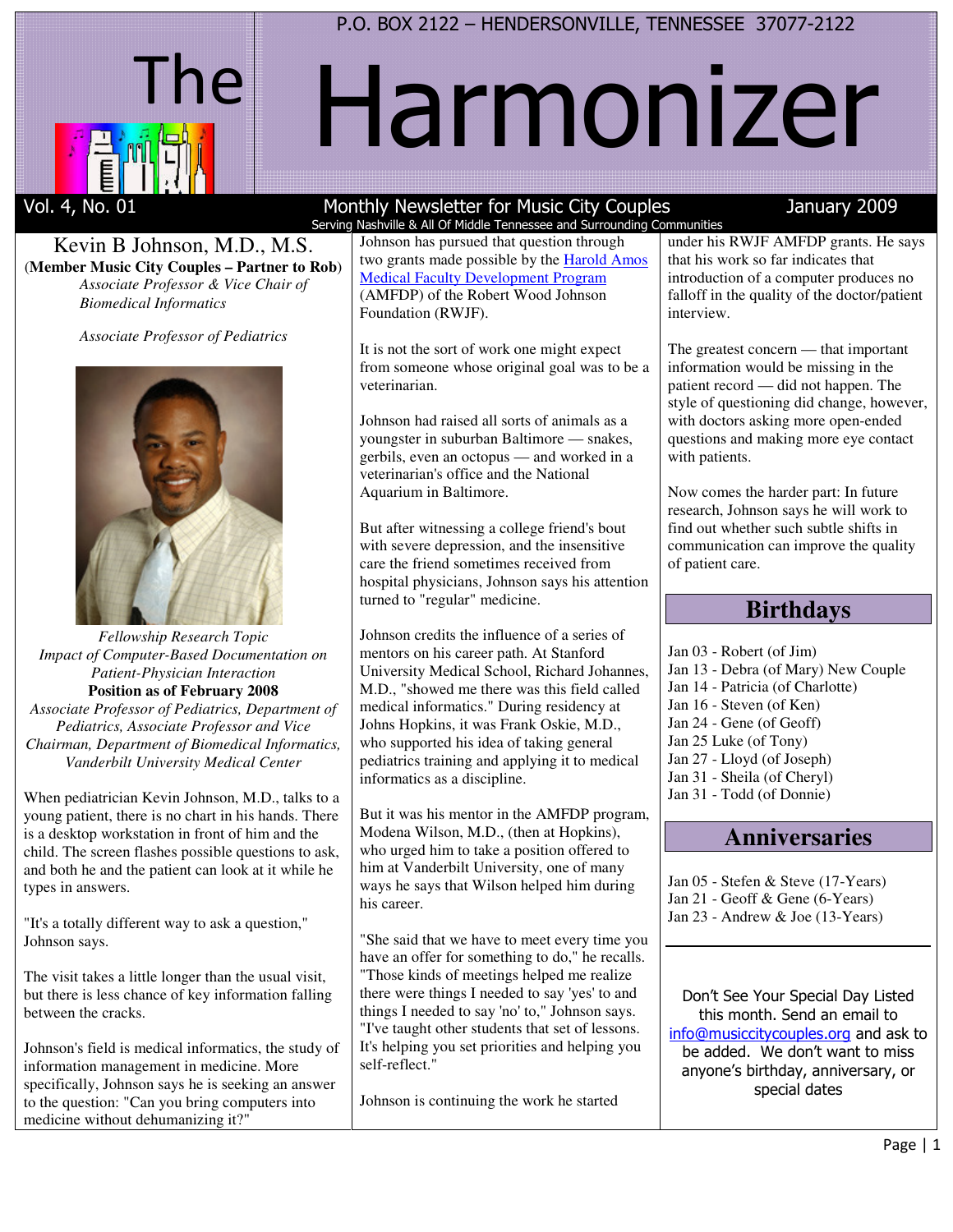# **Our Condolences To**

*Lloyd & Joseph* 



*Randal & Steve* 



While Lloyd and Joseph were in New York for the holidays, Lloyd received a call Friday morning from his mother in Nashville. He knew it must have been urgent for his family to be calling him when on vacation. He knew it must be something bad. It was about 9:30am, when he found out that his grandmother had passed away. He said he just couldn't believe it. He never got to say Merry Christmas or good bye.

The funeral was held on January 5, 2009.

The reasoning that Lloyd wanted to share with Music City Couples is because they consider our group as their close friends. He felts that he would like our group to know what's going on in his world.

Also, this is another couple in our group that is affected by this death. Lloyd's cousin, Randall, (of Randall and Steven) Lloyd asks that our group "please pray for Randall also, as it was a hard weekend for both of us and our family." "Thanks for allowing me to share this with all of you."

Bless Lloyd Dunn KABC-TV Refuses to Air TV Ad About Gay Families

In a pique of moral conservatism, a Los Angeles television station, KABC-TV, refused to air an ad from the pro-marriage equality group, GetToKnowMeFirst.org, claiming the material in the ad was not suitable for "family viewing."

GetToKnowMeFirst.org was created to promote marriage equality in California in the wake of Prop 8's passage. The group has created a series of ads that push the message that "Marriage promotes family, so support marriage equality". GetToKnowMeFirst ran these ads in 48 of California's 50 counties where Prop 8 received more than 50% of the vote on election day, in an effort to change California voters' minds about what is really at stake in the fight for marriage equality.

The one and only television station in all of California that refused to run this ad during yesterday's Inaugural festivities? KABC-TV.

KABC has claimed that the ad – which calls for no political/electoral action whatsoever – was not aired because it was "controversial" for "family viewing". The ad features two African American gay men living in Los Angeles and raising five kids.

This is not the first time that ABC-TV has refused to air ads from that carry social/political content. Back in October, Al Gore's group, the Alliance for Climate Protection, tried and failed to get an ad run on ABC-TV following a Presidential Debate. In that ad, the Alliance referred to "Big Oil". However, ABC-TV had no problem running an ad – during that same time slot – by a major member of Big Oil: Chevron.

I live out in Chicago, so I am not "blessed" enough to get to see the wonderful programming offered by KABC-TV out in L.A. But it seems to this observer that KABC-TV has an agenda here; social liberalism is out: conservative corporatism is in.

You tell me: do the families in the video seem to be a threat to KABC-TV's viewing audience? If so, then just who the hell is KABC-TV's viewing audience?

Posted by *Joe Moag* on January 21, 2009 in *Same-sex marriage*



*If you wish to be featured in next month's issue, please send in your information with a current photo to webmaster@musiccitycouples.org*

# **SPOTLIGHT**

# **Your Story Here Please Contact The Webmaster**



# **About the Movie**

Academy Award nominee and Golden glove winner Sigourney Weaver stars in this emotional true story about a 1970a religious suburban housewife and mother who struggles to accept her young son Bobby being gay. What happens to bobby is tragic and caused Mary to question her faith; ultimately this mom changes her views in ways that she never could have imagined.

Also Starrgin: Ryan Kelley ("Mean Creek"), Henry Czerny ("The Tudors"), Dan Butler ("Frasier") and Susan Ruttan ("L.A. Law"), Austin Nichols ("John From Cincinnati"), Carly Schroeder ("Mean Creek"), Scott Bailey ("Guiding Light"), and newcomers Shannon Eagen and Rebecca Louise Miller. Based on the book "Prayers for Bobby" by Leroy Aarons.

## **Premieres January 24 at 9 PM ET/PT**

**Director:** Russell Mulcahy

**Screen Writer:** Katie Ford

**Executive Producers:**  Stanley M. Brooks

David Permut

Daniel Sladek

Chris Taaffe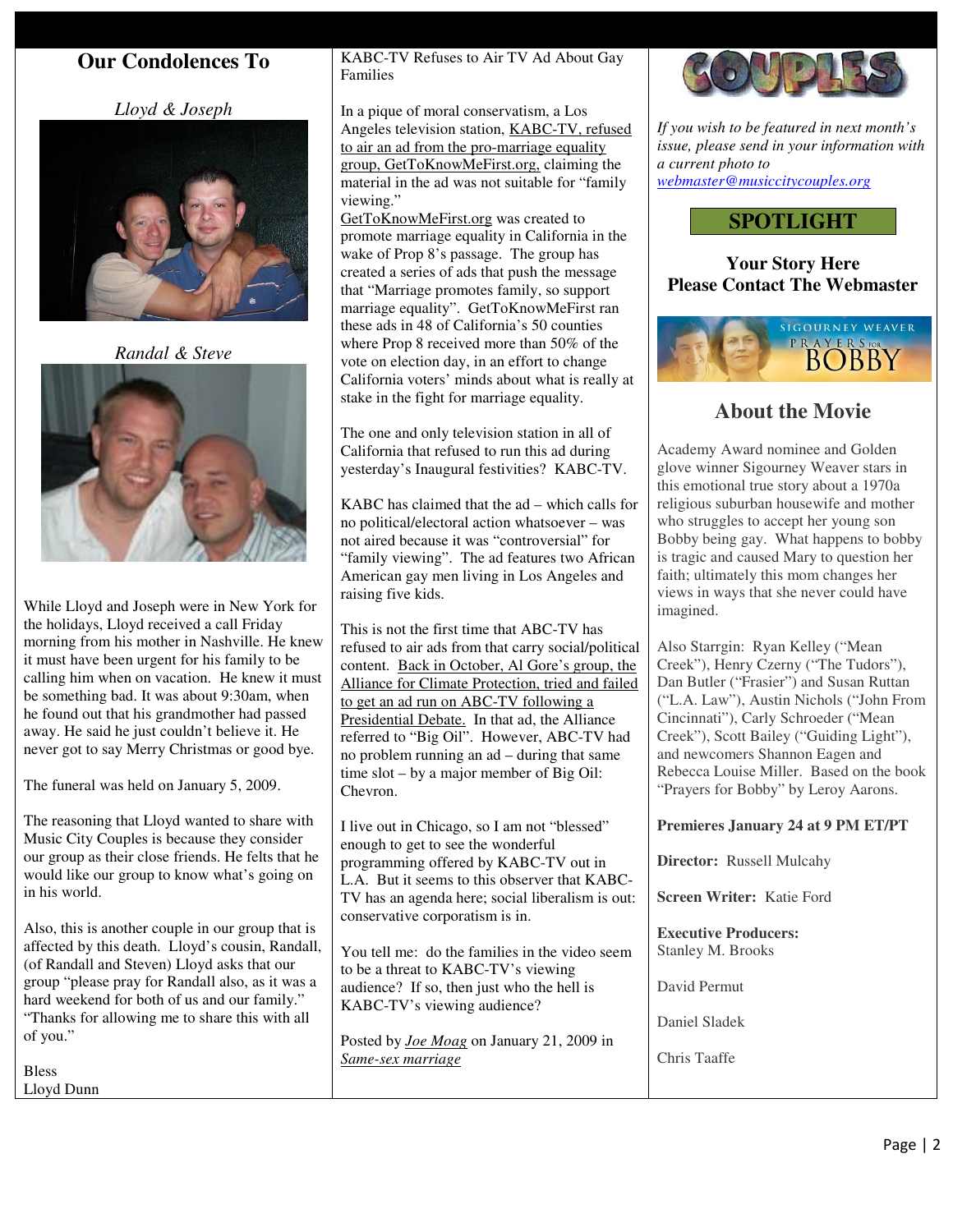# **Obama Outlines His Gay Agenda On WhiteHouse.gov**



Talk about efficiency. WhiteHouse.gov, the official site of the President, was updated to reflect the changeover from President George Bush to President Barack Obama within a few minutes of Obama's inauguration. Has anyone visited the site yet, and if so, have you seen The Agenda page? I have to say that I am impressed—it lays out Obama's civil rights agenda, which includes broad support for the LGBT community.

Among Obama's positions: He supports the Employment Non-Discrimination Act and believes anti-discrimination employment laws should be expanded to include sexual orientation and gender identity; and he supports full civil unions that give same-sex couples legal rights and privileges equal to those of married couples.

Additionally, Obama thinks we should repeal the Defense of Marriage Act, and he opposes a constitutional ban on same-sex marriage.

He also wants to repeal the military's "don't ask, don't tell" policy; ensure adoption rights for all couples and individuals regardless of their sexual orientation; and develop a comprehensive national AIDS/HIV strategy.

This is all in writing! On the President's Web site!

What do you think of it, and do you believe he will accomplish all of his LGBT rights goals within his first term?

*Posted by Carter Todd on January 20, 2009 in Hottest topics*

#### Vol. 4, No. 01 Monthly Newsletter for Music City Couples January 2009 Serving Nashville & All Of Middle Tennessee and Surrounding Communities

# **PORTLAND POLICE ASK OREGON AG TO INVESTIGATE MAYOR SAM ADAMS**

Following newly-elected Portland Mayor Sam Adams' confession that he lied about his relationship with a legislative intern he was mentoring in 2005, Portland law enforcement officials have asked the state to investigate Adams.

Local authorities have asked Oregon's attorney general to investigate Portland Mayor Sam Adams, who has admitted lying about a sexual liaison with a teenager. The request came from Portland Police Chief Rosie Sizer and Multnomah County District Attorney Michael Schrunk. Attorney General John Kroger and aides did not immediately respond to a call for comment about the scope of the investigation



The *Oregonian* reports that "The Internet is ablaze with calls for Adams to step down. City Commissioner Randy Leonard said he was "disturbed" that Adams had persuaded Breedlove to lie, and Commissioner Nick Fish said he was disappointed. The Oregonian editorial board called for Adams to resign in today's newspaper

"On Tuesday, county authorities said they would conduct a criminal investigation looking into the possibility that Adams had sex with a minor and whether Adams' lie about his sexual relationship with Breedlove while serving as a city commissioner rose to the level of official misconduct. However, Sizer said such an inquiry poses a conflict for Portland police because the mayor controls the bureau's budget. The mayor also holds the authority to appoint and fire the police chief. 'If there is an investigation, I don't think that it's appropriate that the Police Bureau does it,' Sizer said. 'There are capable investigative entities outside the Police Bureau.' Among the crimes that the investigation could encompass are felony second-degree sexual abuse and the misdemeanors of third-degree sexual abuse, contributing to the sexual delinquency of a minor and sexual misconduct. Even if the sexual contact is consensual, Oregon law says a person younger than 18 doesn't have the

capacity to consent, and as a result, the contact is a crime." Posted by Towleroad | http://www.towleroad.com |

## **The Nation's First Out Governor?**

David cicilline wove his way through a skybox, mixing with prominent politicos at the Democratic National Convention in Denver last August. As president of the National Conference of Democratic Mayors, he played host to notables like San Francisco mayor Gavin Newsom, congressman Barney Frank, and Los Angeles mayor Antonio Villaraigosa.

Everyone greeted him as a longtime friend, laughed at whispered jokes, and lounged as if paying a family visit to his living room. Cicilline's star has risen rapidly since he became mayor of Providence, R.I., six years ago. When the 47-year-old Rhode Island native, son of a Jewish mother and Italian-American father, assumed the post in 2003 after winning a landslide 84% of the vote, he became the first openly gay mayor of a state capital. Providence in turn became the largest U.S. city with an out mayor -- until Sam Adams took office in Portland, Ore., this January. Cicilline then proceeded to draw over \$3 billion worth of investments to the city, erasing a \$59 million debt and reducing the crime rate to its lowest level in 30 years. He launched cultural programs, invested in education, and employed incentives to help revamp the once-downtrodden downtown.

Cicilline's audacity has made him a very popular mayor and raised the city's national profile. In 2007, The Wall Street Journal named Providence one of the world's top 10 up-and-coming travel destinations; it was the only U.S. city to make the list. He succeeded a notoriously corrupt mayor, Vincent "Buddy" Cianci Jr., who ran the city like a godfather of sorts for more than 20 years before going to prison in 2001 on racketeering and corruption convictions.

"We have to demonstrate that Rhode Island is an honest place to do business, that it has a state government that works and is transparent, with competitive tax policies," Cicilline says, "you know, good, oldfashioned salesmanship."